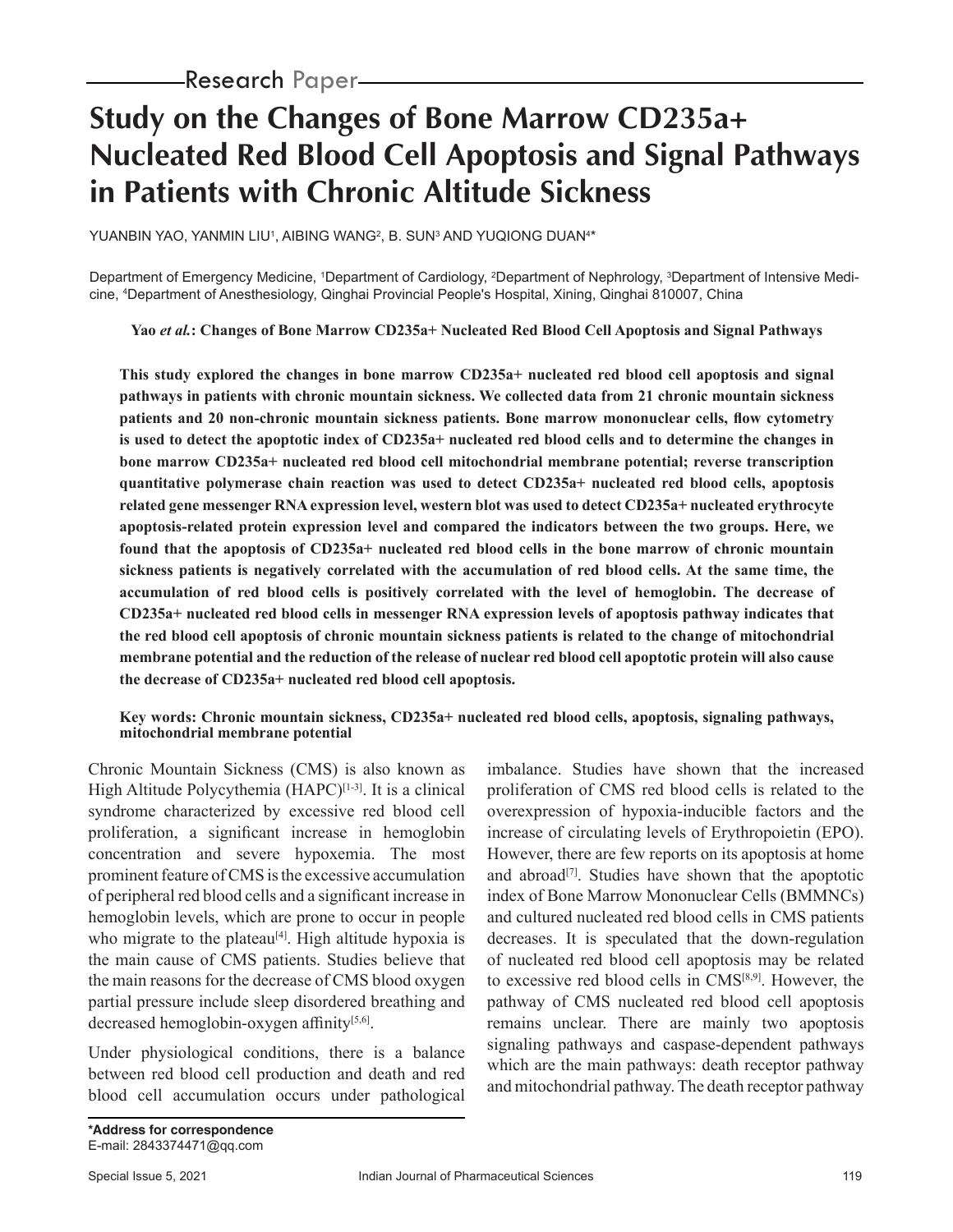(also known as the exogenous pathway) is initiated by the participation of transmembrane death receptors, Fas Cell Surface Death Receptor (Fas), Tumor Necrosis Factor Receptor (TNFR) and then binds to specific death ligands (Fas ligand (FasL), tumor necrosis factor (TNF) to produce biological responses downstream. Promote cell apoptosis; the apoptotic process of the mitochondrial pathway is the release of some factors in the mitochondria and then the mitochondrial Membrane Potential (MMP) is disintegrated. B-cell lymphoma 2 (Bcl-2) family proteins are important regulators of the mitochondrial extra-membrane potential<sup>[10-12]</sup>. Bcl-2 family proteins are divided into two categories. Among them, Bcl-2-associated X protein (Bax), BH3-interacting domain death agonist (Bid), Bcl-2 associated agonist of cell death (Bad), B-cell Lymphoma-extralarge (Bcl-xL) and Bcl-2 homologous antagonist/killer (Bak) promote cell apoptosis. However, caspase-3 is considered to be an apoptotic protein<sup>[13-15]</sup> and Myeloid cell leukemia 1 (Mcl-1) is involved in the regulation of mitochondrial division and fusion<sup>[16,17]</sup>.

As far as we know, there is no research report on the apoptosis signaling pathway of bone marrow nucleated red blood cells in patients with CMS. Therefore, based on the balance theory of cell physiology and metabolism and the preliminary research results of our team, this part of the study aims to explore the effect of apoptosis of nucleated red blood cells in the bone marrow on excessive erythrocytosis in patients with CMS and to evaluate the receptor pathway and receptors for nucleated red blood cell death in CMS patients, changes in mitochondrial pathway related factors.

# **MATERIALS AND METHODS**

### **General information:**

**Research object:** Inclusion criteria-The subjects of the study were inpatients and outpatients and health examiners who attended a hospital from March 2018 to March 2020. All patients in the CMS group lived in areas above 2500 meters above sea level for a long time. They were diagnosed according to the CMS diagnostic criteria recommended by the International Conference on High Altitude Medicine and Hypoxic Physiology, with a CMS score of  $\geq$ 5; healthy physical examiners and patients with simple fractures in areas with similar average altitudes as the control group.

Exclusion criteria-Except acute and chronic infections, chronic lung diseases, tumors, sleep apnea syndrome, immune-related diseases, polycythemia vera, myeloproliferative tumors, congenital heart disease and secondary polycythemia caused by other reasons, diseases and *so on.*

**Collection of peripheral blood and bone marrow fluid:** All study subjects collected specimens from high altitude areas to Xining within 1 w and collected 2 ml of peripheral venous blood in the early morning on an empty stomach for peripheral blood cytology analysis and at the same time, took 2 ml of arterial blood for blood gas analysis. For bone marrow sampling, 1-2 cm of the posterior superior iliac spine was selected as the puncture point. After disinfection, the bone marrow puncture needle was used to extract 0.1-0.2 ml of bone marrow fluid and place it on a glass slide to prepare 5-6 smears for cell morphology observation. Then aspirate 5-10 ml of bone marrow fluid and put them into separate vacuum tubes for flow detection.

**Experimental materials:** Ficoll lymphocyte separation solution was purchased from Sigma, USA; Glycophorin A (CD235a) antibody magnetic beads were purchased from Miltenyi, Germany; Anti-human CD235a monoclonal antibody, Annexin V/Propidium Iodide (PI) kit, tetraethylbenzimidazolylcarbocyanine iodide (JC-1), MMP detection kit, mouse anti-human TNFR monoclonal antibody, rabbit anti-human FAS monoclonal antibody, anti-human caspase-3 monoclonal antibody, fixation/rupture kit purchased from Becton, Dickinson and company (BD) in the United States; immune anti-human Bax monoclonal antibody, rabbit anti-human Bcl-2 monoclonal antibody, Rabbit anti-human cytochrome c (cyt c) monoclonal antibody, isotype control antibody was purchased from BioLegend in the United States; Total RNA isolation reagent (TRizol) was purchased from Thermo Fisher Scientific (China) Co., Ltd.; isopropanol and absolute ethanol were purchased from Tianjin; agarose was purchased from UltraPure Company; Polymerase Chain Reaction (PCR) primer synthesis was purchased from Qiagen, Germany; reverse transcription kit was purchased, quantitative PCR (qPCR) and Carbonyl Cyanide 3-Chlorophenylhydrazone (CCCP) cell apoptosis inducer (50 mM) were purchased from Beijing.

# **Method:**

**Isolation of BMMNCs by density gradient centrifugation:** Collect 5-10 ml of bone marrow fluid of the subject with an anticoagulation tube containing Ethylenediamine Tetraacetic Acid (EDTA); centrifuge the bone marrow fluid at 1500 rpm/min for 5 min at room temperature and discard the upper plasma; add an equal volume of  $1 \times$  Phosphate Buffered Saline (PBS) to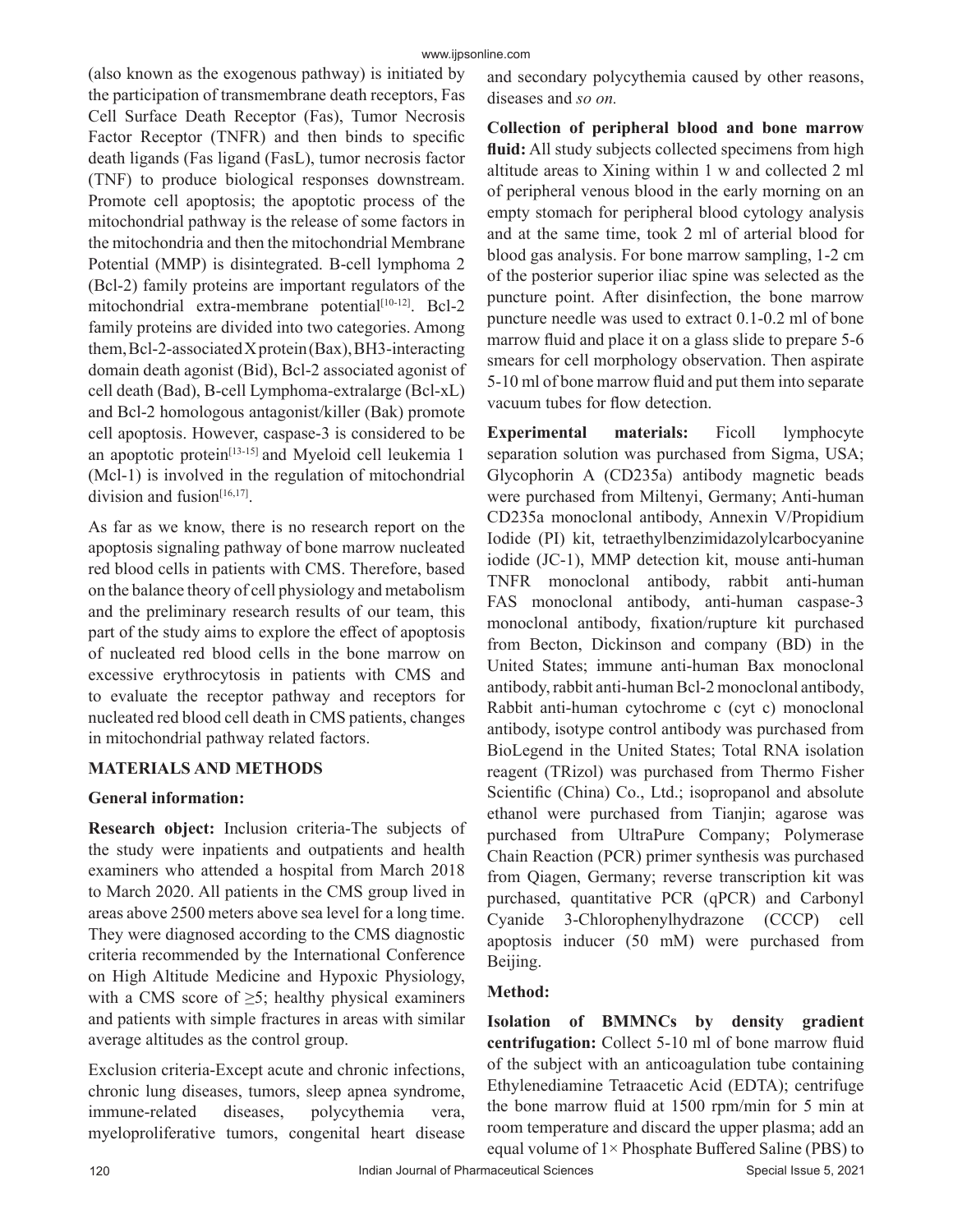the remaining pelleted bone marrow fluid and mix well for proper dilution; slowly add the above suspension along the tube wall to the surface of the same volume of Ficoll lymphocyte separation liquid, place it in a horizontal centrifuge at 2000 rpm/min and centrifuge for 20 min at room temperature; after centrifugation, the centrifuge tube will go from top to bottom. It is divided into four layers: dilution liquid layer, milky white mononuclear cell layer, separation liquid layer and red blood cell layer. Carefully pipette the mononuclear cell layer into another centrifuge tube, centrifuge at 1500 rpm/min at room temperature for 5 min, discard the supernatant; wash the cells twice with 10 ml of  $1 \times PBS$ ; resuspend the cell pellet in 5 ml of  $1 \times$  PBS. Add 10 µl of the above cell suspension to 990 μl of  $1 \times$  PBS, mix well and count the cells for the next experiment.

**Separate bone marrow CD235a+ nucleated red blood cells with immunomagnetic beads:** Count the BMMNCs obtained by the above density gradient centrifugation method; centrifuge at 1500 rpm/min for 10 min, discard the supernatant and resuspend every 107 cells in 80 μl buffer; add 20 μl CD235a antibody magnetic beads to every 10<sup>7</sup> cells, incubate in the dark at  $4^{\circ}$  for 15 min; after the incubation, add 5 ml buffer solution, centrifuge at 1500 rpm/min for 10 min and discard the supernatant; add 500 μl buffer solution to every 108 cells, pipette and mix well, prepare for magnetic bead sorting; place the LS sorting column, enter the sorting magnetic field, first use 3 ml buffer to pass through the sorting column to make it fully wet for use; put the above cell suspension into the sorting column, after the liquid completely passes through the sorting column, rinse the sorting column 3 times with 3 ml buffer respectively, discard the outflowing liquid; take the sorting column out of the magnetic field, add 5 ml buffer to the column, use a piston to quickly flush it into a 15 ml centrifuge tube, then collected CD235a+ cells and parallel cell counting.

**Flow cytometry detection of bone marrow CD235a+ nucleated red blood cell apoptosis rate:** Adjust the cell concentration of the above BMMNCs to  $1 \times 10^6$  cells/ml and take 100  $\mu$ l (1×10<sup>5</sup> cells) into a flow tube; add 10  $\mu$ l Allophycocyanin (APC) labeled CD235a monoclonal antibody and incubate for 15 min at room temperature in the dark; wash the cells with 3 ml  $1 \times$  binding buffer solution, then add 5 μl AnnexinV-Fluorescein Isothiocyanate (FITC) and incubate for 15 min at room temperature in the dark; add 5 μl PI and incubate in the dark at room temperature for 5 min; add 400 μl  $1 \times$  binding buffer solution, test on the machine within

24 h after mixing, confirm 20 000 cells BMMNCs, to determine the ratio of CD235a+ cell apoptosis.

**Flow cytometry to detect the MMP of bone marrow CD235a+ nucleated red blood cells:** Prepare 1× assay buffer and JC-1 working solution according to JC-1 MMP detection kit; prepare  $1 \times 10^6$ /ml suspension from bone marrow CD235a+ nucleated erythrocytes after immunomagnetic bead sorting and reserve one set of cells induced by CCCP for 20 min was used as a positive control; after the induction of apoptosis, the above cells were centrifuged at 2000 rpm×5 min and the supernatant was discarded; 0.5 ml JC-1 was added to each Eppendorf (EP) tube to work; mix the cells and working solution thoroughly and then incubate them in a  $37^{\circ}$  water bath for 15 min; after the incubation, transfer the sample to a 15 ml centrifuge tube, add 2 ml  $1\times$  assay buffer to each tube and gently pipette to disperse the cells completely. Centrifuge at 2000 rpm×5 min at room temperature, discard the supernatant; add 1 ml of  $1 \times$  assay buffer to each tube and repeat the step that is transfer the sample to a 15 ml centrifuge tube, add 2 ml  $1\times$  assay buffer to each tube and gently pipette to disperse the cells completely; add  $0.5$  ml  $1 \times$  assay buffer to each tube, shake the cells gently and test on the machine.

**qPCR detection of bone marrow CD235a+ nucleated red blood cell apoptosis related gene messenger RNA (mRNA) expression:** In qPCR reaction, the primers were all synthesized by Qiagen, Glyceraldehyde 3-Phosphate Dehydrogenase (GAPDH) was used as the internal control and 20 μl was prepared according to the Tiangen super real fluorescence quantitative kit. Reaction system (20 μl): Complementary DNA (cDNA) template 2 μl, super real premix plus 10 μl, primer mix 0.6 μl, 6-carboxy-X-rhodamine (ROX) reference dye 0.4 μl, ribonuclease (RNase) free double distilled water (ddH<sub>2</sub>O) 7 µl; carry out the qPCR reaction as follows:  $95^{\circ}$  15 min;  $95^{\circ}$  10 s;  $60^{\circ}$  32 s. Optimize the qPCR reaction: Dilute the template cDNA to different concentration gradients for qPCR reaction, use this result to make a standard curve and then use the optimal cDNA concentration for the later qPCR reaction. Analysis of qPCR results: refer to the calculation formula deduced by Livak, etc., and use the relative quantification method to calculate the expression level of the target gene to accurately obtain the expression of the target gene in the CMS group and the control group, according to the  $\Delta$ CT of the sample and internal control,  $2$ <sup>- $\triangle$  $CT$ </sup> statistical data.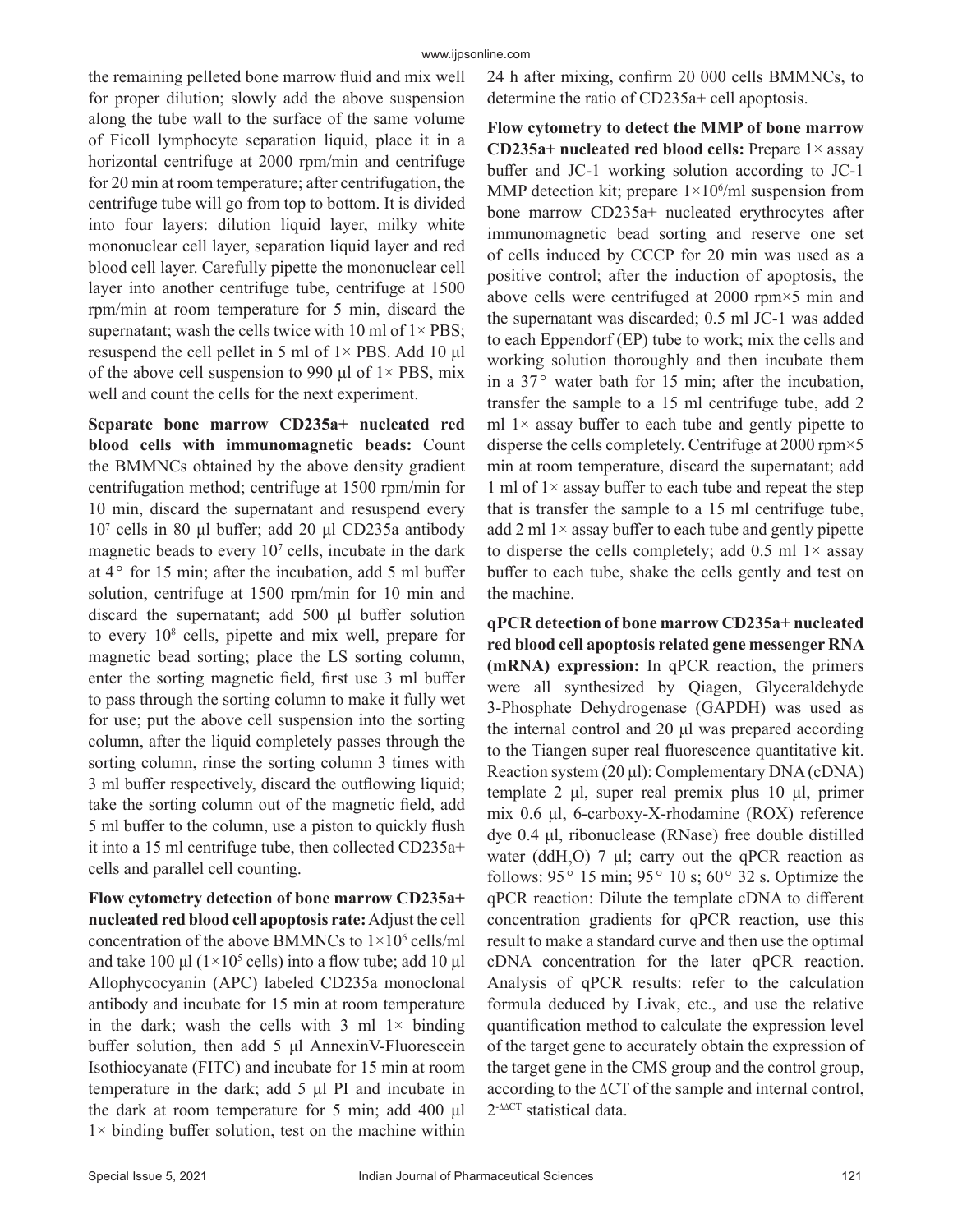**Western blot detection of bone marrow CD235a+ nucleated red blood cell apoptosis related protein expression:** The cells were lysed with Radioimmunoprecipitation Assay (RIPA) buffer to prepare total protein and then quantified using the bicinchoninic acid assay (BCA) protein kit. Then, the same amount of protein was separated by a 12 % Sodium Dodecyl Sulphate (SDS) polyacrylamide gel and transferred to a Polyvinylidene Fluoride (PVDF) membrane. The membrane was incubated with 5 % skim milk to block non-specific binding. Then, treat the membrane with the primary antibody. The concentration of the primary antibody is used according to the instructions, which is usually between 1:500-1:2000 and then incubate overnight. After further incubation with the horseradish peroxidase-labeled secondary antibody, the Enhanced Chemiluminescence (ECL) detection kit was used to display the immunoreactive bands and the quantitative density analysis of the protein bands was performed by Image J software.

## **Statistical methods:**

Statistical Package For The Social Sciences (SPSS) 25.0 statistical software was used for analysis. The data were all measurement data. All experimental data are tested for normality and they are all normally distributed. The results are expressed as mean±standard deviation (x±s). The independent sample t test is used for comparison between the two groups. The correlation analysis between indicators adopts linear correlation analysis. Inspection level  $\alpha$ =0.05.

### **RESULTS AND DISCUSSION**

The subjects of the study were 21 CMS patients and 20 controls. The two groups had no significant differences in age, height and Body Mass Index (BMI). Compared with the control group, the hemoglobin and hematocrit of the CMS group were significantly increased  $(p<0.01)$ , while the blood arterial oxygen saturation  $(SaO<sub>2</sub>)$  was significantly decreased  $(p<0.01)$ . The CMS score of CMS patients was 8-17 points. The general information of the two groups of research subjects is shown in Table 1.

Flow cytometry determined the apoptotic rate of bone marrow erythrocytes in 21 CMS patients and 20 controls (fig. 1). The apoptotic rate of CMS bone marrow CD235a+ nucleated erythrocytes was  $(5.41 \pm 2.11)$  % and the control group was  $(7.25\pm2.24)$ %, the difference between the two groups was statistically significant  $(t=2.18, p<0.05)$ .

Changes in the MMP of bone marrow CD235a+ nucleated red blood cells were determined. Flow cytometry measured 21 cases of CMS patients and 20 cases of control bone marrow CD235a+ nucleated red blood cell MMP (fig. 2). The CMS group bone marrow CD235a+ nucleated red blood cell JC-1 staining green fluorescence ratio was  $(3.43\pm1.88)$  % and the control group was  $(5.25\pm3.26)$  %, the difference between the two groups was statistically significant ( $t=2.36$ ,  $p<0.05$ ).

The mRNA expression levels of apoptosis pathway related genes in 21 cases of CMS patients and 20 cases of control bone marrow nucleated erythrocytes were determined by qPCR technology. The results showed that there was no significant difference between the CMS group and the control group in the expression of CD235a+ nucleated erythrocyte cyt c mRNA (p>0.05). The level of Bax mRNA in CD235a+ nucleated red blood cells in the CMS group was lower than that in the control group, while caspase-3, Mcl-1, Bcl-2 and Bclxl were higher than those in the control group  $(p<0.05)$ (Table 2 and fig. 3).

| TABLE 1: GENERAL CLINICAL CHARACTERISTICS OF THE STUDY SUBJECTS |  |
|-----------------------------------------------------------------|--|
|-----------------------------------------------------------------|--|

| Variable                              | Control group (n=21) | CMS group $(n=20)$ | <b>Statistical value</b> | p    |  |
|---------------------------------------|----------------------|--------------------|--------------------------|------|--|
| Age $(y)$                             | $41.73 \pm 5.78$     | $41.60 \pm 4.56$   | $t = -0.89$              | 0.93 |  |
| Height (cm)                           | $169.95 \pm 5.70$    | 170.86±4.85        | $t = 1.13$               | 0.26 |  |
| BMI $(kg/m2)$                         | $23.86 \pm 3.98$     | $23.98 \pm 3.37$   | $t = 0.11$               | 0.92 |  |
| Hemoglobin $(g/l)$                    | $145.79 \pm 9.52$    | 216.06±10.87       | $t = 21.91$              | 0.00 |  |
| Hematocrit (%)                        | $40.64 \pm 2.12$     | $65.23 \pm 2.72$   | $t = 32.17$              | 0.00 |  |
| Red blood cell count<br>$(10^{12}/l)$ | $4.68 \pm 0.37$      | $6.37+0.35$        | $t = 15.36$              | 0.00 |  |
| Saturation (%)                        | $93.17 \pm 2.06$     | $82.65 \pm 1.52$   | $t = -18.62$             | 0.00 |  |
| CMS integration                       | $2(0-4)$             | $11(8-16)$         | $t = -12.83$             | 0.00 |  |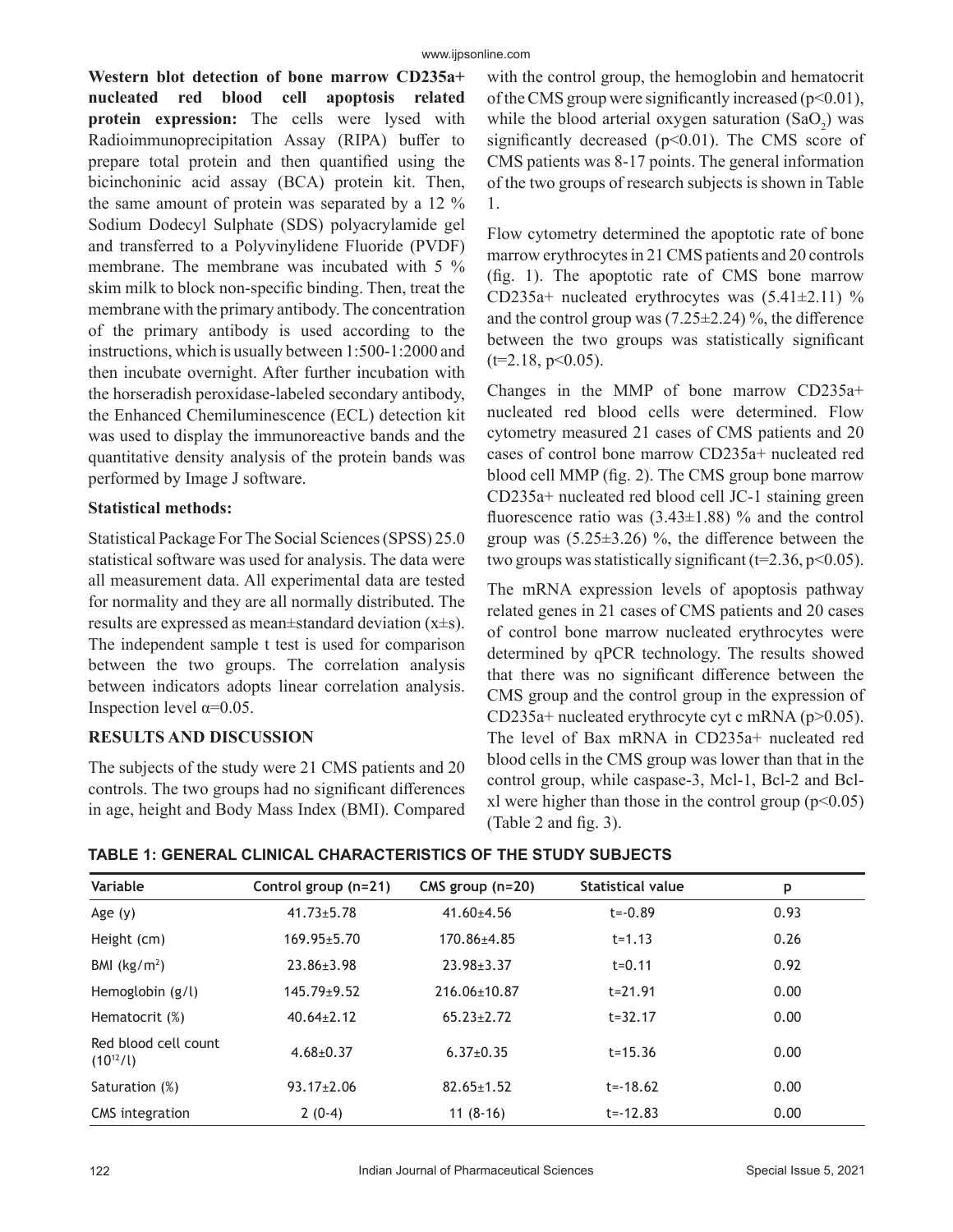#### www.ijpsonline.com



**Fig. 1: Determination of the apoptosis rate of CD235a+ erythroblasts in bone marrow of CMS group and control group by flow cytometry**



**Fig. 2: Determination of MMP of CD235a+ erythroblasts in CMS group and control group by flow cytometry**

**TABLE 2: RELATIVE mRNA LEVELS OF APOPTOSIS RELATED GENES IN BONE MARROW CD235a+ ERYTHROBLASTS OF CMS GROUP AND CONTROL GROUP**

| Grouping      | Quantity | <b>mRNA</b>     |                 |               |                 |                 |                 |
|---------------|----------|-----------------|-----------------|---------------|-----------------|-----------------|-----------------|
|               |          | Cyt c           | Caspase-3       | $McI-1$       | Bcl-2           | Bax             | Bcl-xl          |
| CMS group     | 21       | $1.19 \pm 0.18$ | $1.51 \pm 0.41$ | $1.83 + 0.52$ | $1.57+0.36$     | $0.88 + 0.23$   | $1.68 \pm 0.43$ |
| Control group | 20       | $1.11 \pm 0.16$ | $1.03 \pm 0.48$ | $1.22 + 0.59$ | $1.12 \pm 0.42$ | $1.21 \pm 0.39$ | $0.52{\pm}0.18$ |
| t             |          | $-0.68$         | 6.03            | 5.44          | 4.24            | $-6.67$         | 15.74           |
| p             |          | 0.50            | 0.00            | 0.00          | 0.00            | 0.00            | 0.00            |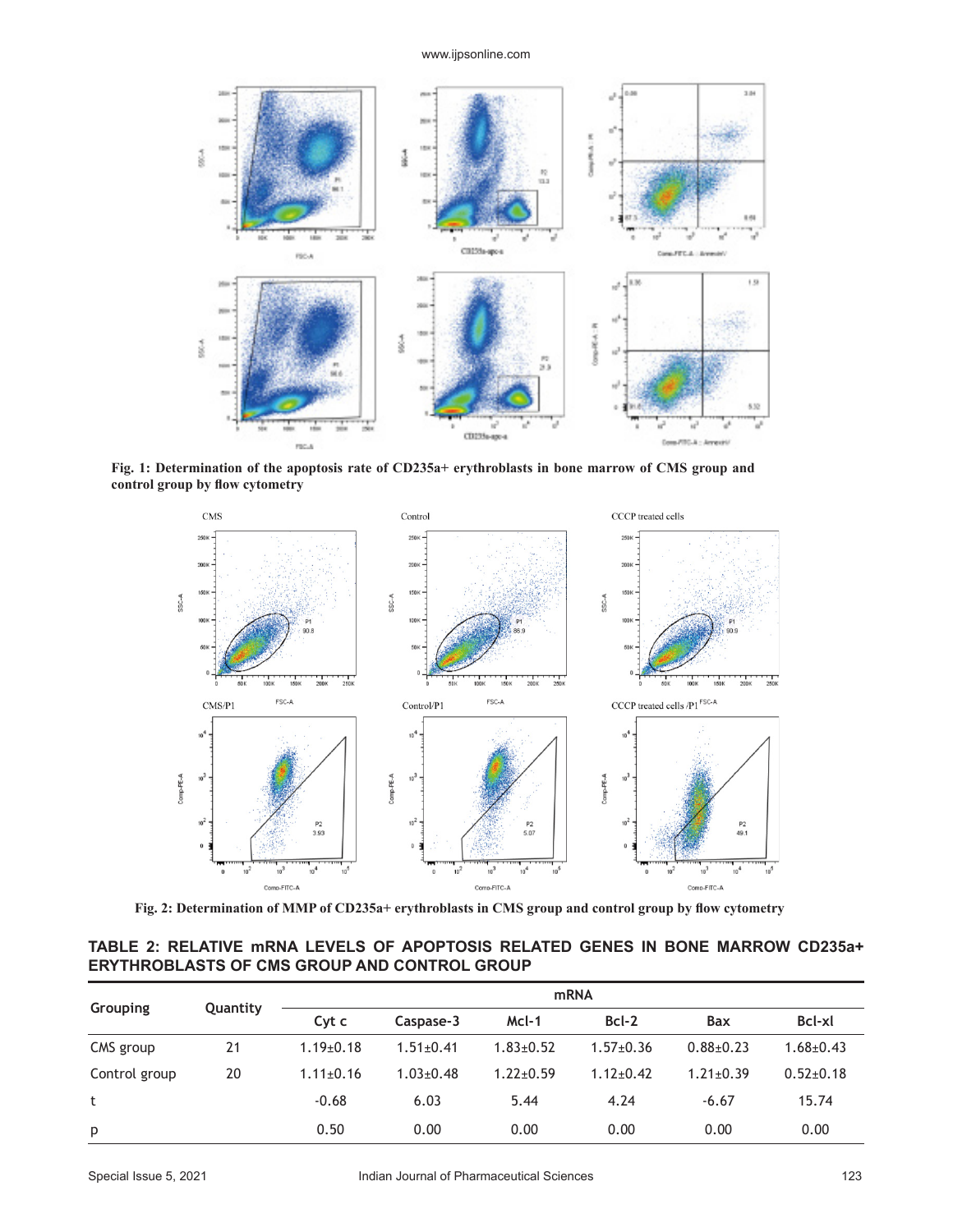www.ijpsonline.com



**Fig. 3: Relative mRNA levels of apoptosis-related genes in bone marrow CD235a+ erythroblasts of CMS group and control group (\*p<0.05)**

In order to confirm that the reduction of CMS bone marrow nucleated red blood cell apoptosis in the above qPCR experiment is related to the expression changes of mitochondrial pathway-related genes, western blot technology was used to detect and quantitatively analyze CD235a+ cells stained with the corresponding antibodies. The results showed that the protein level of cyt c in bone marrow CD235a+ cells was not significantly different between the two groups  $(p>0.05)$ , while the protein level of Bax in the CMS group was significantly lower than that in the control group (p<0.05), caspase-3, Mcl-1. The protein levels of Bcl-2 and Bcl-xl were significantly higher than those of the control group  $(p<0.05)$  and the expression levels of apoptosis-related proteins were consistent with their mRNA expression levels (Table 3 and fig. 4).



**Fig. 4: Expression levels of apoptosis-related proteins in bone marrow CD235a+ erythroblasts of CMS group and control group (\*p<0.05)**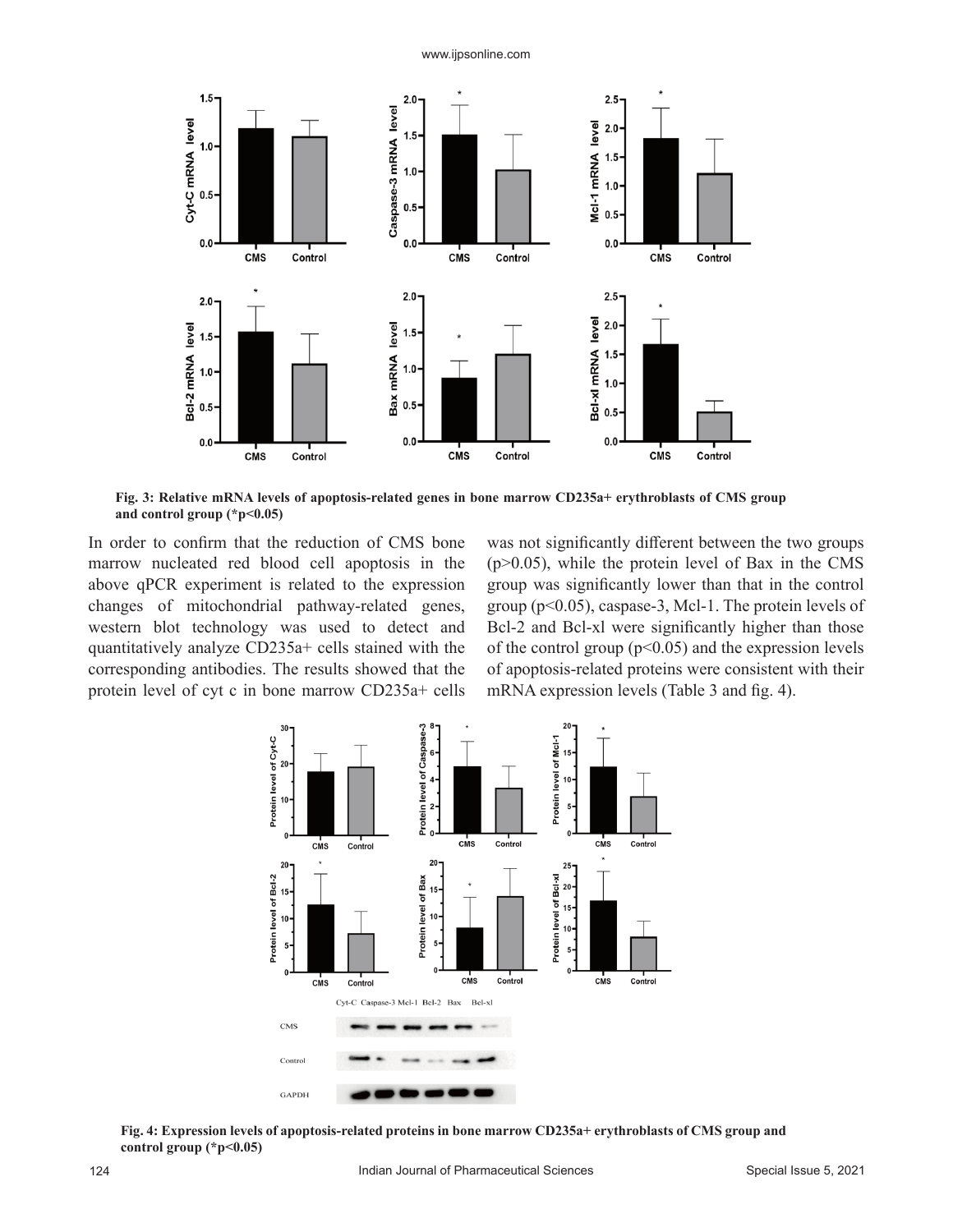| Grouping         | Quantity | Protein          |                 |                  |                  |                  |                  |
|------------------|----------|------------------|-----------------|------------------|------------------|------------------|------------------|
|                  |          | Cyt c            | Caspase-3       | McI-1            | $Bcl-2$          | Bax              | Bcl-xl           |
| <b>CMS Group</b> | 21       | $17.87 \pm 5.01$ | $5.01 \pm 1.82$ | $12.44 \pm 5.27$ | $12.66 \pm 5.63$ | $7.92 \pm 4.36$  | $16.68 \pm 6.93$ |
| Control group    | 20       | $19.26 \pm 5.93$ | $3.39 \pm 1.62$ | $6.93{\pm}4.25$  | $7.30 + 4.07$    | $13.81 \pm 5.13$ | $8.09 \pm 3.76$  |
| t                |          | $-0.65$          | 2.68            | 7.09             | 5.35             | $-7.78$          | 8.42             |
| p                |          | 0.52             | 0.01            | 0.00             | 0.00             | 0.00             | 0.00             |

**TABLE 3: EXPRESSION LEVELS OF APOPTOSIS RELATED PROTEINS IN BONE MARROW CD235a+ ERYTHROBLASTS OF CMS GROUP AND CONTROL GROUP**

The body's cell metabolism is in a dynamic equilibrium state. When the red blood cells of CMS patients are excessively increased, it is the result of the imbalance of red blood cell production and death. So how about the death of erythroid cells in CMS patients? Generally speaking, while erythroid proliferation is enhanced, if apoptosis is up-regulated, it will delay or reduce the occurrence and development of CMS; if apoptosis is down-regulated, it will have a certain promoting effect in the occurrence and development of CMS. But so far, there are few in-depth research reports on the apoptosis of CMS bone marrow erythroid nucleated cells and its mechanism at home and abroad. In this study, flow cytometry was used to directly measure the apoptosis of bone marrow CD235a+ erythroid erythrocytes in CMS patients. The study found that the apoptosis rate of bone marrow CD235a+ erythroid nucleated cells in CMS patients was lower than that in the control group, suggesting that the apoptosis of bone marrow erythroid cells in CMS patients was reduced. There is an imbalance between birth and death. Studies have shown that the mitochondrial pathway is an important mechanism for down-regulation of erythroid precursor cell apoptosis in patients with CMS, including caspasedependent and caspase-independent pathways<sup>[18-21]</sup>. In this study, the expression of molecules related to the caspase-dependent apoptosis pathway in bone marrow CD235a+ nucleated erythrocytes of CMS patients was systematically investigated. The results showed that the protein level of cyt c in bone marrow CD235a+ cells was not significantly different between the two groups  $(p>0.05)$ , while the protein level of Bax in the CMS group was significantly lower than that in the control group (p<0.05), caspase-3, Mcl-1. The protein levels of Bcl-2 and Bcl-xl were significantly higher than those of the control group  $(p<0.05)$  and the expression levels of apoptosis-related mRNA were consistent with the expression levels of related proteins. At the same time, the MMP of bone marrow CD235a+ nucleated red blood cells of CMS patients is higher than that of the control group. These studies indicate that the mitochondrial

pathway plays a very important role in the pathogenesis of down-regulation of bone marrow nucleated red blood cell apoptosis in CMS patients. Studies have shown that changes in MMP play an important role in the process of apoptosis[22]. When the mitochondria receives the apoptosis signal and then releases the pro-apoptotic factors, the MMP continues to decrease, indicating that the cell has undergone apoptosis<sup>[23]</sup>. The results of this study suggest that bone marrow CD235a+ nucleated red blood cell apoptosis in CMS patients is related to changes in MMP and the release of apoptotic proteins.

Priti Azad and other studies also found that the expression of the anti-apoptotic gene Bcl-xl was significantly increased in patients with CMS<sup>[24]</sup>. At present, there are few domestic and foreign studies on the mechanism of apoptosis of nucleated red blood cells in the bone marrow of CMS patients. In this study, the expression of anti-apoptotic proteins Bcl-2 and Mcl-1 increased, indicating that the hypoxic state of the body will also increase at the same time. The hypoxia of the bone marrow hematopoietic microenvironment has also shown that Hypoxia-Inducible Factor 1-alpha (HIF-1α) is also involved in cell apoptosis in the hypoxic environment<sup>[25,26]</sup>. Studies have also shown that HIF-1 $\alpha$ inhibits apoptosis by reducing the expression of  $Bax^{[27,28]}$ . In addition, studies have shown that EPO activates Signal Transducer And Activator Of Transcription 5 (STAT5), Phosphatidylinositol 3-Kinase (PI3K)/protein kinase B (Akt) and other pathways through Janus Kinase 2 (JAK2), thereby reducing cell apoptosis<sup>[29,30]</sup>. Therefore, the changes in some molecules of the Bcl-2 family of CD235a+ nucleated red blood cells in CMS patients may also be related to the increase of EPO. This study also has inadequacies and fails to clarify the molecular mechanism and signaling pathways of the effects of hypoxia on bone marrow nucleated red blood cells and even other cells.

In this study, CMS patients and healthy people in the same altitude area were used as the research objects to study the apoptosis of bone marrow nucleated red blood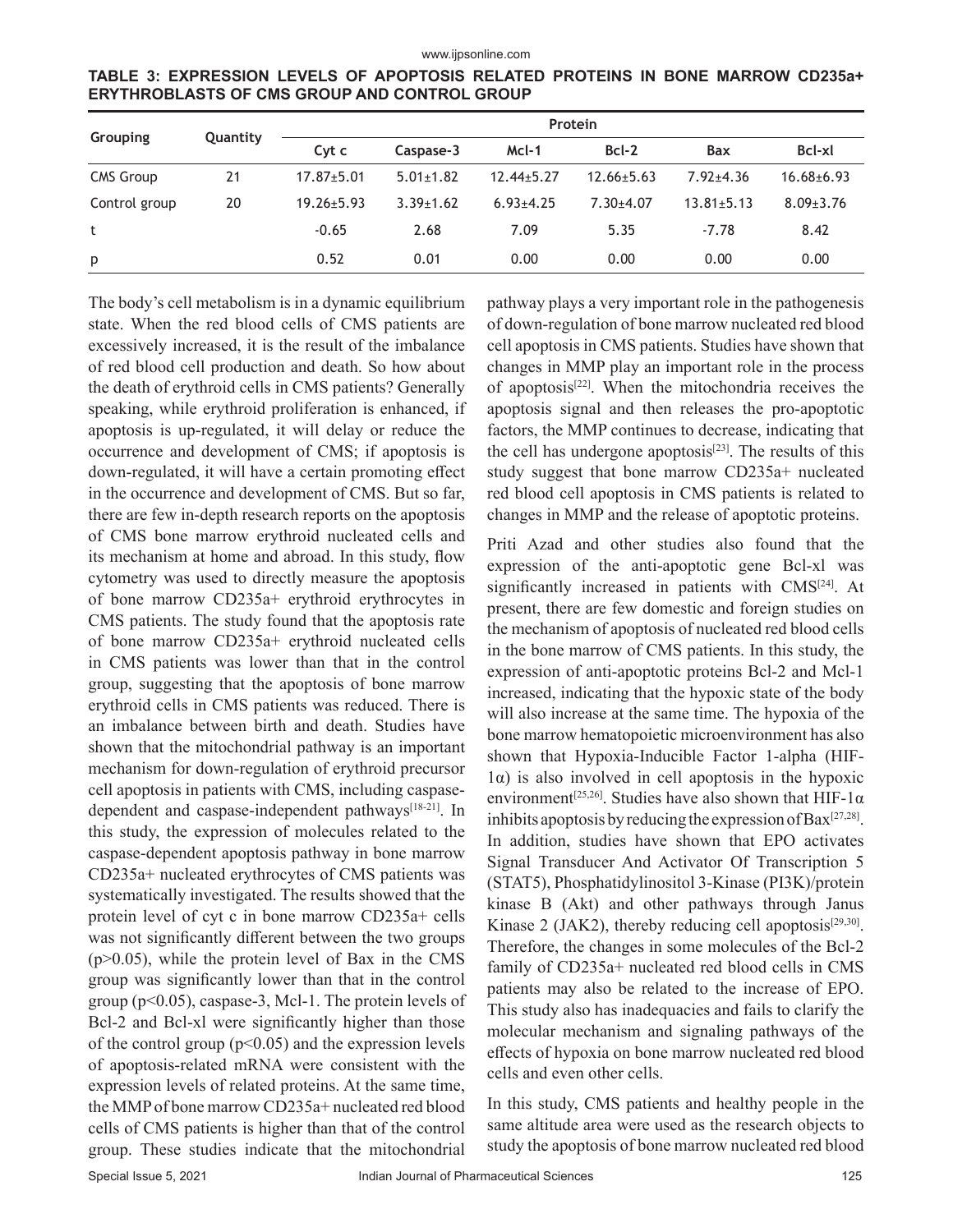cells and the changes of factors related to the apoptosis pathway in CMS patients. Studies have shown that the proliferation of bone marrow nucleated erythrocytes in CMS patients is enhanced and apoptosis is decreased and both have a certain correlation with Hemoglobin (Hb) level. There is a synergistic effect between the two. At the same time, the expression of Bax in bone marrow nucleated erythrocytes of CMS patient's decreases and the expressions of Bcl-2, Bcl-xl and Mcl-1 are elevated, indicating that the mitochondrial pathway is one of the important mechanisms for the down-regulation of CMS nucleated red blood cell apoptosis.

#### **Acknowledgments:**

Yuanbin Yao and Yanmin Liu equally contribute to this work

### **Funding:**

The work was supported by Guiding project of Qinghai Health Commission (2019-wjzdx-35) and Qinghai Province Science and technology plan project in 2018 and Innovation Platform Construction project of Qinghai Department of Science and Technology in 2019 (ID:2019-SF-L1) (2018-sf-114)

#### **Conflicts of interest:**

The authors declared no conflict of interest.

### **REFERENCES**

- 1. Liu H, Tang F, Su J, Ma J, Qin Y, Ji L, *et al.* EPAS1 regulates proliferation of erythroblasts in chronic mountain sickness. Blood Cells Mol Dis 2020;84:102446.
- 2. Villafuerte FC, Corante N. Chronic mountain sickness: clinical aspects, etiology, management, and treatment. High Alt Med Biol 2016;17(2):61-9.
- 3. Sanchez-Mascunano A, Masuet-Aumatell C, Morchon-Ramos S, Ramon JM. Relationship of altitude mountain sickness and smoking: a Catalan traveller's cohort study. BMJ Open 2017;7(9):e017058.
- 4. Bailey DM, Brugniaux JV, Filipponi T, Marley CJ, Stacey B, Soria R, et al. Exaggerated systemic oxidativeinflammatory‐nitrosative stress in chronic mountain sickness is associated with cognitive decline and depression. J Physiol 2019;597(2):611-29.
- 5. Bermudez D, Azad P, Figueroa-Mujíca R, Vizcardo-Galindo G, Corante N, Guerra-Giraldez C, *et al.* Increased hypoxic proliferative response and gene expression in erythroid progenitor cells of Andean highlanders with chronic mountain sickness. Am J Physiol Regul Integr Comp Physiol 2020;318(1):R49-56.
- 6. Villafuerte FC, Corante N, Anza-Ramírez C, Figueroa-Mujíca R, Vizcardo-Galindo G, Mercado A, *et al.* Plasma soluble erythropoietin receptor is decreased during sleep in Andean highlanders with chronic mountain sickness. J Appl Physiol 2016;121(1):53-8.
- 7. Yang M, Zhu M, Song K, Wuren T, Yan J, Ge RL, *et al.* VHL gene methylation contributes to excessive erythrocytosis in chronic mountain sickness rat model by upregulating the HIF-2α/EPO pathway. Life Sci 2021;266:118873.
- 8. Ma J, Ji L, Li Z, Liu H, Zhao C, Xiong H, *et al.* Downregulation of intrinsic apoptosis pathway in erythroblasts contributes to excessive erythrocytosis of chronic mountain sickness. Blood Cells Mol Dis 2019;76:25-31.
- 9. Zhao C, Li Z, Ji L, Ma J, Ge RL, Cui S. PI3K-Akt signal transduction molecules maybe involved in downregulation of erythroblasts apoptosis and perifosine increased its apoptosis in chronic mountain sickness. Med Sci Monit 2017;23:5637.
- 10. Liu S, Zhu Y, Yan S, Xiao H, Yi J, Li R, *et al.* Phenethyl isothiocyanate induces IPEC-J2 cells cytotoxicity and apoptosis via S-G2/M phase arrest and mitochondria-mediated Bax/Bcl-2 pathway. Comp Biochem Physiol Part C Toxicol Pharmacol 2019;226:108574.
- 11. Pandey S, Patil S, Ballav N, Basu S. Spatial targeting of Bcl-2 on endoplasmic reticulum and mitochondria in cancer cells by lipid nanoparticles. J Mater Chem B 2020;8(19):4259-66.
- 12. Bessou M, Lopez J, Gadet R, Deygas M, Popgeorgiev N, Poncet D, *et al.* The apoptosis inhibitor Bcl-xL controls breast cancer cell migration through mitochondria-dependent reactive oxygen species production. Oncogene 2020;39(15):3056-74.
- 13. Singh PK, Roukounakis A, Frank DO, Kirschnek S, Das KK, Neumann S, *et al.* Dynein light chain 1 induces assembly of large Bim complexes on mitochondria that stabilize Mcl-1 and regulate apoptosis. Genes Dev 2017;31(17):1754-69.
- 14. Patel R, Baker SS, Liu W, Desai S, Alkhouri R, Kozielski R, *et al.* Effect of dietary advanced glycation end products on mouse liver. PLoS One 2012;7(4):e35143.
- 15. Wang W, Zhu M, Xu Z, Li W, Dong X, Chen Y, *et al.* Ropivacaine promotes apoptosis of hepatocellular carcinoma cells through damaging mitochondria and activating caspase-3 activity. Biol Res 2019;52(1):1-10.
- 16. Kassab AE, Gedawy EM. Novel ciprofloxacin hybrids using biology oriented drug synthesis (BIODS) approach: anticancer activity, effects on cell cycle profile, caspase-3 mediated apoptosis, topoisomerase II inhibition, and antibacterial activity. Eur J Med Chem 2018;150:403-18.
- 17. Li X, Fang F, Gao Y, Tang G, Xu W, Wang Y, *et al.* ROS induced by Killer Red targeting mitochondria (mtKR) enhances apoptosis caused by radiation via Cyt c/caspase-3 pathway. Oxid Med Cell Longev 2019;2019.
- 18. Cai J, Wu X, Li X, Ma C, Xu L, Guo X, *et al.* Allicin protects against cisplatin-induced stria vascularis damage: Possible relation to inhibition of caspase-3 and PARP-1-AIF-mediated apoptotic pathways. ORL J Otorhinolaryngol Relat Spec 2019;81(4):202-14.
- 19. Zhao W, Li H, Hou Y, Jin Y, Zhang L. Combined administration of poly-ADP-ribose polymerase-1 and caspase-3 inhibitors alleviates neuronal apoptosis after spinal cord injury in rats. World Neurosurg 2019;127:e346-52.
- 20. Guo W, Zhang Y, Ling Z, Liu X, Zhao X, Yuan Z, *et al.* Caspase-3 feedback loop enhances Bid-induced AIF/endoG and Bak activation in Bax and p53-independent manner. Cell Death Dis 2015;6(10):e1919.
- 21. Hu WL, Dong HY, Li Y, Ojcius DM, Li SJ, Yan J. Bid-induced release of AIF/EndoG from mitochondria causes apoptosis of macrophages during infection with Leptospira interrogans.